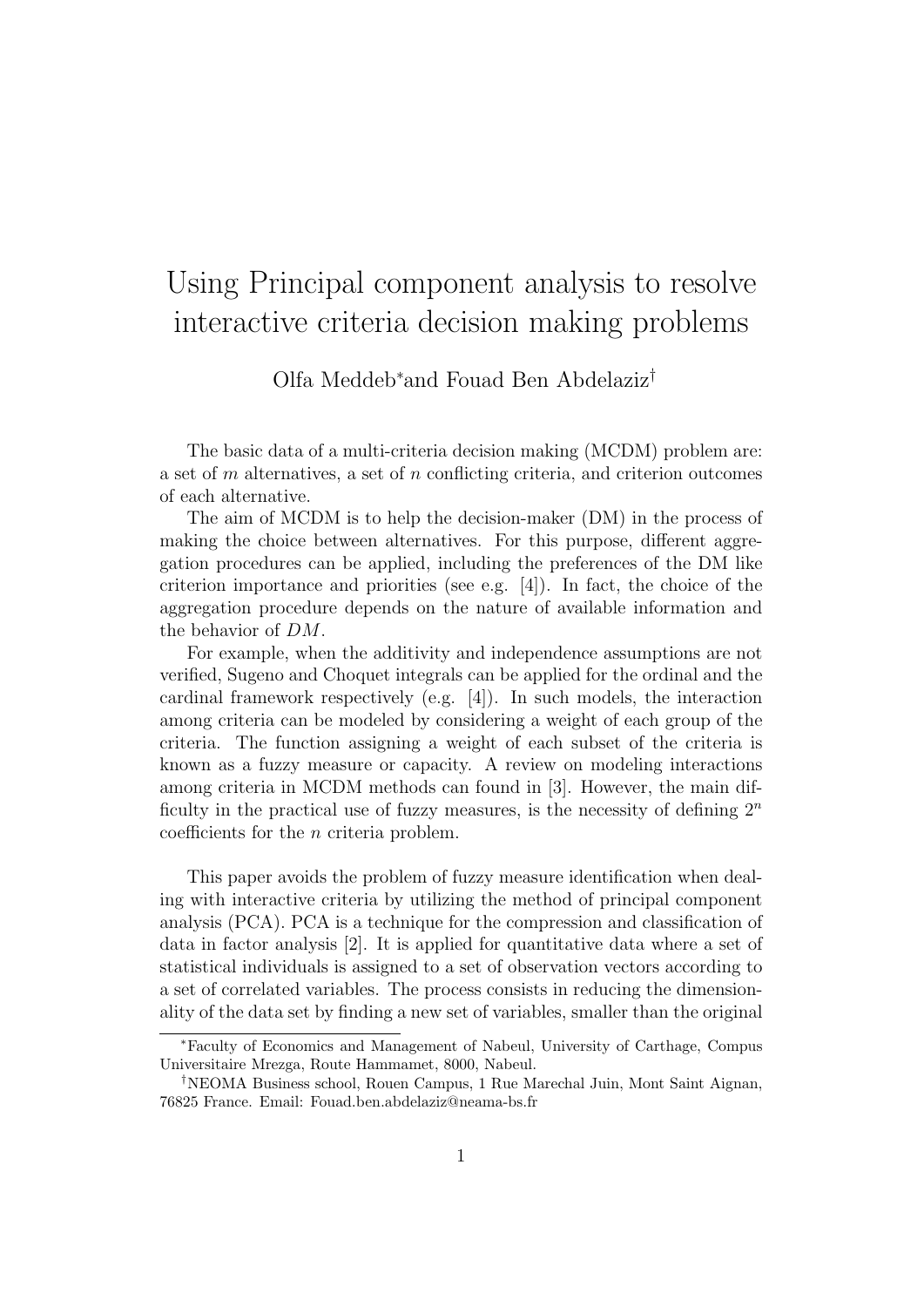set of variables. An orthogonal transformation is used to convert a set of observations of original variables into a set of values of uncorrelated variables called principal components. This transformation is defined in such a way that the largest possible variance is assigned to the first principal component. Each succeeding component has the highest variance possible under the constraint that it is orthogonal to the preceding components. To the best of our knowledge, PCA is connected to MCDM problems with interactive criteria in a few number of papers (e.g. [1]).

In this paper, the basic ideas can be intuitively introduced as follows:

- The alternatives and the criteria can be viewed as statistical individuals and variables respectively.
- The interaction among the criteria is the principal cause of the correlation of the observed values of individuals.
- The determination of fuzzy measure coefficients is not necessary if the criteria are transformed in non interactive ones or an ideal alternative having the maximum value on each criteria, exists.
- The best alternative is the one that looks the most like the ideal alternative.

Based on the above ideas, this paper proposes a decision-aid method to select the best alternative using PCA. First, an ideal alternative is added to the basic data of the problem. Second, the method of PCA is adopted by considering the ideal alternative as an illustrative individual. Finally, the best decision is the alternative with the shortest distance to the ideal alternative in the graphs of the individuals. To conclude, the method is illustrated by an example via R package language.

Keywords: Multi-Criteria Decision Analysis, Decision Support Systems.

## References

- [1] Feilin Zhu, Ping-an Zhong, Bin Xu, Ye-nan Wu and Yu Zhang (2016) A multi-criteria decision-making model dealing with correlation among criteria for reservoir flood control operation, Journal of Hydroinformatics, page 531-543.
- [2] Jolliffe I.T. (2002) Principal Component Analysis Couverture, Springer Science, Business Media.